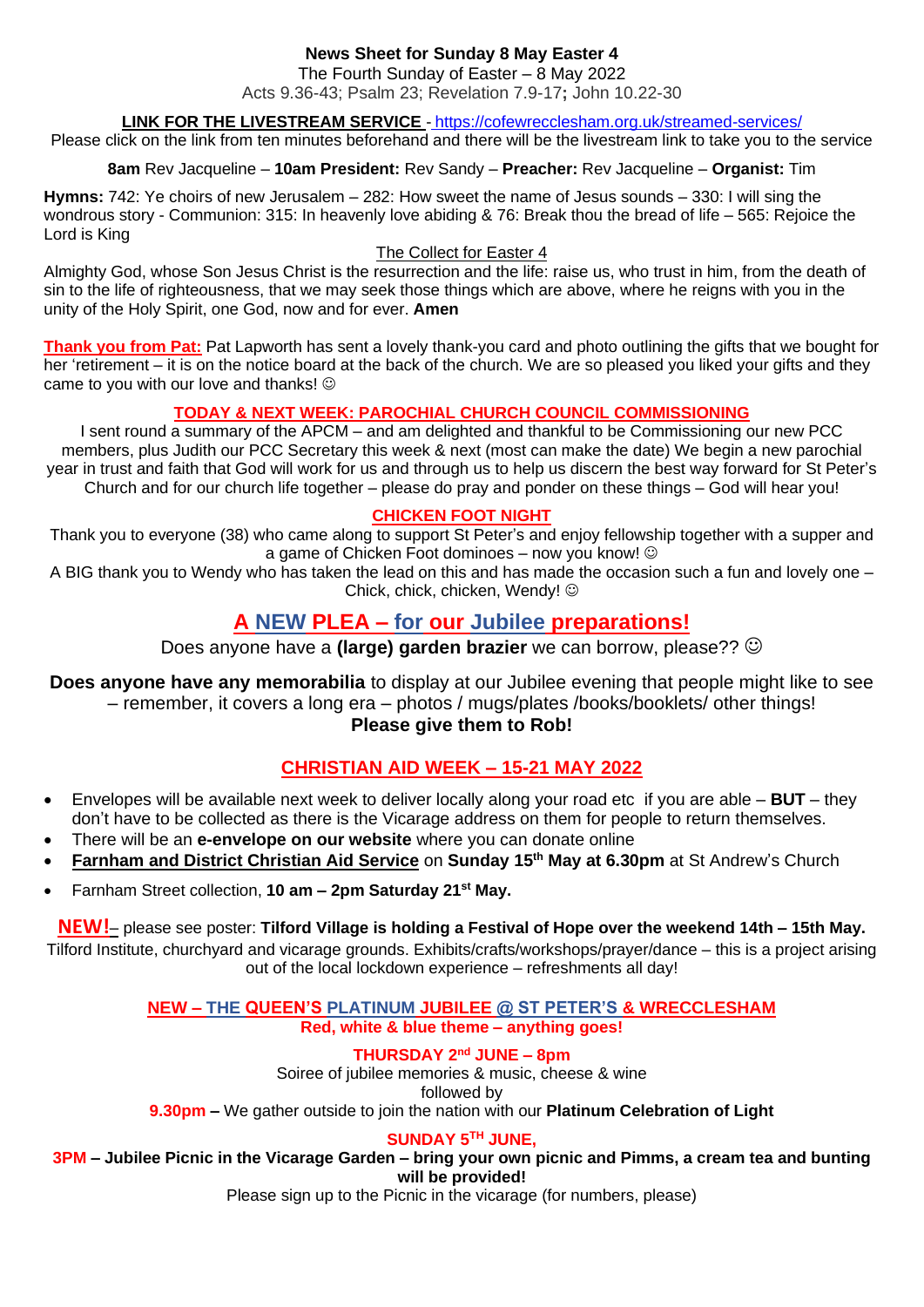#### **NEW: SCARECROW FESTIVAL @ THOMAS ON THE BOURNE** – Friday 23<sup>rd</sup> – Sunday 25<sup>th</sup> September **WHO WOULD LIKE TO LEAD IN CREATING A 'PETER THE SCARECROW**' or let's have a group effort making THE TWELVE SCARECROW DISCIPLES ? ©

You can also submit individual scarecrows – please see attached notice!

## **COVID-19 RESTRICTIONS LIFTED – PLEASE NOTE:**

Face coverings will not be compulsory, but a personal preference – we will keep the north aisle available for those who wish to continue to socially distance. Being mindful of keeping each other safe – observing personal space – hand sanitising & ventilation will help us keep things as covid-secure as possible

Please contact Jacqueline on [vicar@cofewrecclesham.org.uk](mailto:vicar@cofewrecclesham.org.uk) or 716431 / 07806 775974 if you have a notice to share – or if you would like to talk about something else – her day off is a Monday….

**This week prayers are asked for** – Bob Parrott, Peggy Rapley (sadly back in hospital), for Sharon (Dawn's sister), Zoe Perkins – for all who are poorly, and give thanks for the healing and ongoing wellbeing of all recovering and on the mend from illness…. **RIP** – Deirdre Major

**Please also pray for the life and work of our Church, that we might be part of God's loving and transforming grace here in our place, & in particular please pray in the seeking of more PCC members – PLEASE do consider whether you could offer some time to be on this group who oversee the running of St Peter's on behalf of us all…..**

## **FRIENDS OF ST PETER'S – a plea from Jacqueline**

We are hoping to form a 'Friends of St Peter's' that will attract supporters - people who love their parish church but who might not necessarily want to worship – but would like to see the fabric of the building and the sustainability of its presence in Wrecclesham flourish for the future.

**I need some help to get this off the ground – please speak to me if you or anyone you know might be able to be part of the working group to make this happen.** In the meantime, please pray into this idea – this is the best option we have right now to ensure that St Peter's will be able to operate as a viable church…

## **CHOIR / SINGING GROUP** - **TIM WOULD LOVE TO HAVE SOME SINGERS AROUND HIM AS HE PLAYS THE ORGAN – PLEASE HAVE A CHAT WITH HIM – it's all informal!** ☺

AND DAVID would like a singing group for 1<sup>st</sup> and 3<sup>rd</sup> Sundays, i.e. singing one or two new songs before the service for example… **Please see Tim or David If you are interested to know more – it will be lovely to revive some of our choral tradition and begin something new…** ☺

**HYMNS – you can choose! –** If you have a hymn that you would particularly like to sing to acknowledge an anniversary or just because you like it, please let Jacqueline know and we can make it happen! ©

#### **CALLING PEOPLE TO JOIN THE SMALL GROUPS WHO MEET TO PREP/PLAN/KEEP AN EYE ON THE VARIOUS THINGS THAT HELP MAKE ST PETER'S TICK OVER:**

**Fabric and Finance Group – Events & Fundraising Group – Worship & Spirituality Group** Please speak to Rob or Jacqueline if you would like to chat about offering some time and talent for St Peter's in the name of the Lord!  $\odot$ 

**Rob has been chair of the Events Group but has less time at the moment and is standing down** – PLEASE DO CONSIDER JOINING US – EVEN TO BE CHAIR (although we all chip in  $\circledcirc$ ) – TO HELP CONJOUR UP SOME NEW IDEAS AND WAYS TO RAISE MONEY AND HAVE FUN AT THE SAME TIME!  $\odot$ 

**BAPTISM AND/OR CONFIRMATION: Affirming our faith – all ages:** if you would like to consider affirming your journey of faith through Baptism and/or Confirmation, then please come and speak to Jacqueline about preparing for this very special occasion – it will be lovely to share the journey with you….  $\odot$  (07806 775974 / 01252 716431 – [vicar@cofewrecclesham.org.uk](mailto:vicar@cofewrecclesham.org.uk) )

## **Thank you**

- Thank you to everyone who made this week's services & other Lenten Services run smoothly and to our servers, stewards, readers and intercessors – and musicians who give their time and efforts into make our services run well and reverently – we are blessed….
- Thank you to Tim & David for our music and a big thank you to Tim for bringing our choir back together and to everyone who has rejoined and joining for the first time – thank you so much!
- Thank you to Zoe Perkins who has been working hard to bring our profile up to date on 'A Church Near You' it's impressive – have a look!
- And thank you again to Zoe for taking over where Paul left off and editing and posting our Sunday services plus an additional link that just includes the Gospel reading and the sermon – you are an answer to prayer, Zoe!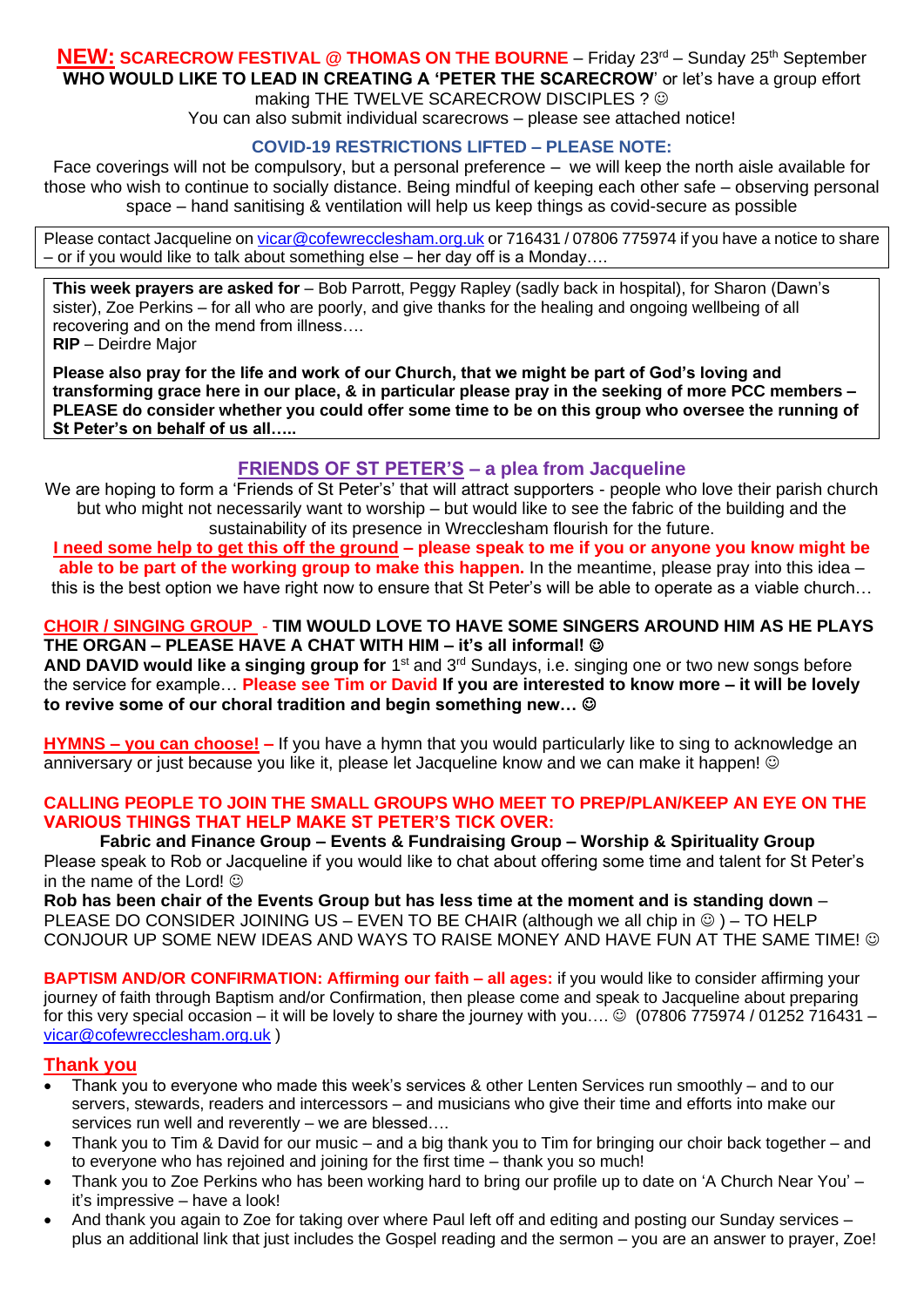- A continuing thank you to those who are quietly keeping the grounds looking nice and tidy and cared for what a blessing….
- And a thank you to everyone for all that you hold on your heart for St Peter's every prayer, every contribution of time, talent and money helps to keep our church a vibrant part of our community

**Farnham Assist** have published their new social events Programme – Farnham Assist reach out to older people who live alone or who are carers – there are fliers at the back of church. Please do take one if you or anyone you know might benefit from becoming part of the Farnham Assist community – monthly Sunday lunches – pie & pint club for gentlemen – knit & natter – Ladies pub lunches – day trips & walks – and transport to help – it's all there...  $\odot$ 

## **Lion's Project Wenceslas fighting fuel poverty**

On the 25<sup>th</sup> Nov the Lions are launching their initiative encouraging people to share their winter fuel allowance with those who need extra funds. With the rise in fuel prices, donating this year is more important than ever. The money goes straight to utility companies and allows fuel cards to be topped up; there is no limit on the relief as well. If you know anyone in need, please refer them to the Lions, a referral can come from any organisation. Attached is the application form for referring someone. For detail[shttps://www.lionsgiving.co.uk/Appeal/farnhamwenceslas](https://www.lionsgiving.co.uk/Appeal/farnhamwenceslas)

**COLLECTING BOX FOR USED STAMPS –** The box is at the back of the Church in aid of the RNIB and Wendy will send them of in the New Year – thank you, Wendy!

**WRECCLESHAM OVER 60'S –** On 2<sup>nd</sup> and 4<sup>th</sup> Tuesdays of each month @ 1.30pm – a lovely group meet at the Leverton Hall – please pick up a leaflet for information….

REMINDER – A short version of **Daily Prayer is available on the Church of England Website and as an App.** <https://www.churchofengland.org/prayer-and-worship/join-us-service-daily-prayer> [Download Time To Pray app](https://www.chpublishing.co.uk/apps/time-to-pray)  [Access the text online](https://www.churchofengland.org/prayer-and-worship/join-us-in-daily-prayer/prayer-during-day-contemporary-Saturday-30-January-2021)

#### **Farnham Foodbank** – THE BASKET IS NOW LOCATED AT THE CHURCH!

- **Please only donate long-life goods – fresh and perishable goods cannot be accepted –** thank you for all that you contribute
- Please continue to put donations in the basket at St Peter's, and Lizzy Hendry & Stephanie Robinson will kindly be taking the food to the Foodbank. **Jacqueline holds Foodbank vouchers** - please contact her if you or anyone you know would benefit. They urgently need – **UHT milk – tinned tomatoes – teabags – squash/longlife juice – this was @ 18 th March**

St Peter's WhatsApp Group – a lovely way to share little bits and pieces of our daily lives and thoughts – Please be in touch with Jacqueline 07806 775974 or [vicar@cofewrecclesham.org.uk](mailto:vicar@cofewrecclesham.org.uk) who can pass your details to Naomi....

Schroder Trust - Funding is available from the Schroder Trust for Wrecclesham residents and organisations who are in need of assistance – please speak to Rob Durrant, Rev Jacqueline or Jack Crawford for further information and Farnham Town Council for the application form - [https://www.farnham.gov.uk/services/grants/the-isabella](https://www.farnham.gov.uk/services/grants/the-isabella-schroder-trust)[schroder-trust](https://www.farnham.gov.uk/services/grants/the-isabella-schroder-trust)

## **Readings: Easter 3**

#### First Reading: Acts 9.36-43

36In Joppa there was a disciple whose name was Tabitha, which in Greek is Dorcas. She was devoted to good works and acts of charity. 37At that time she became ill and died. When they had washed her, they laid her in a room upstairs. 38Since Lydda was near Joppa, the disciples, who heard that Peter was there, sent two men to him with the request, 'Please come to us without delay.' 39So Peter got up and went with them; and when he arrived, they took him to the room upstairs. All the widows stood beside him, weeping and showing tunics and other clothing that Dorcas had made while she was with them. 40Peter put all of them outside, and then he knelt down and prayed. He turned to the body and said, 'Tabitha, get up.' Then she opened her eyes, and seeing Peter, she sat up. 41He gave her his hand and helped her up. Then calling the saints and widows, he showed her to be alive. <sup>42</sup>This became known throughout Joppa, and many believed in the Lord. <sup>43</sup>Meanwhile he stayed in Joppa for some time with a certain Simon, a tanner.

## *Psalm 23*

## **Second Reading: Revelation 7.9-17**

<sup>9</sup>After this I looked, and there was a great multitude that no one could count, from every nation, from all tribes and peoples and languages, standing before the throne and before the Lamb, robed in white, with palm branches in their hands. 10They cried out in a loud voice, saying,

'Salvation belongs to our God who is seated on the throne, and to the Lamb!'

<sup>11</sup>And all the angels stood around the throne and around the elders and the four living creatures, and they fell on their faces before the throne and worshipped God, 12singing,

'Amen! Blessing and glory and wisdom